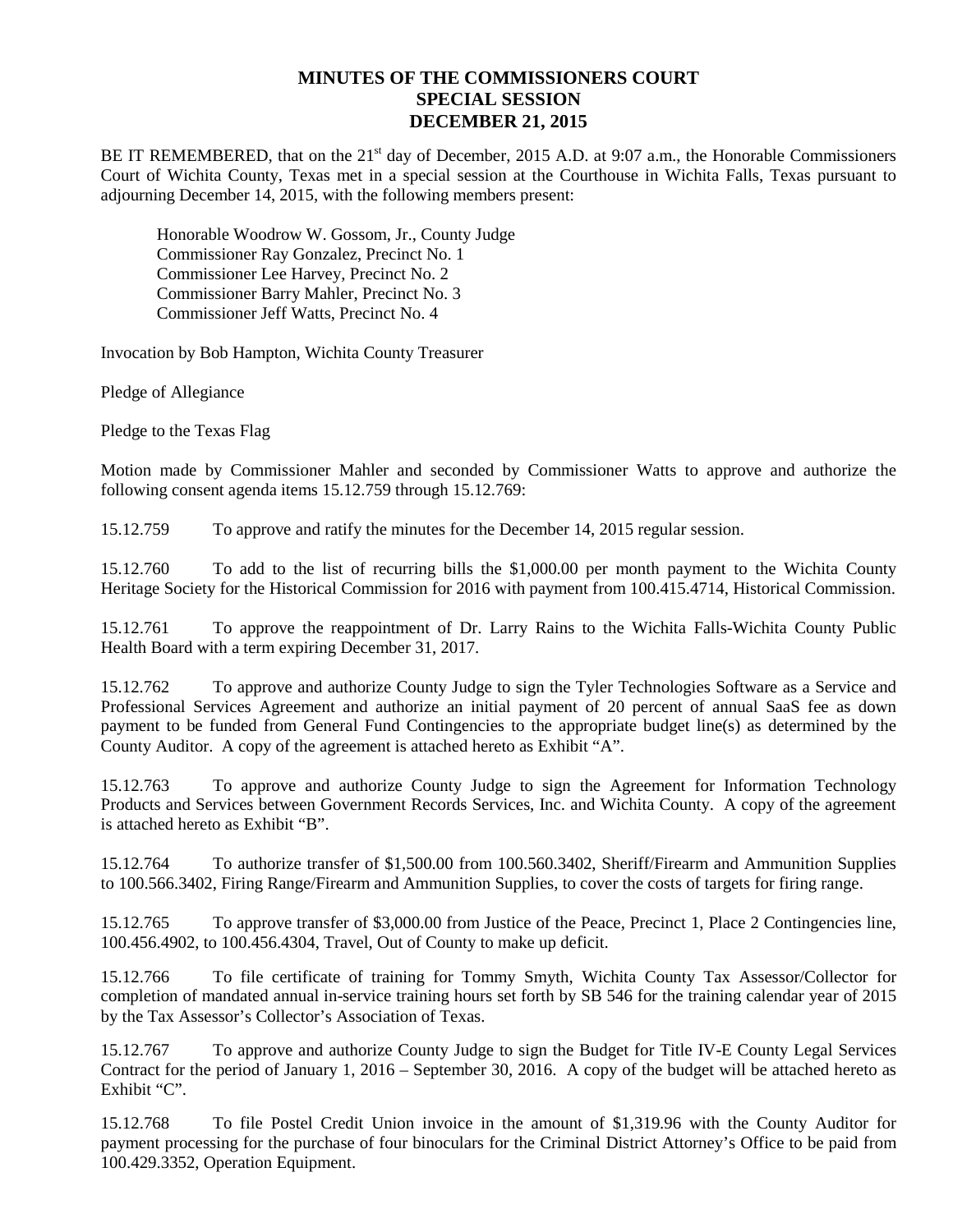15.12.769 To file Harper Perkins Architects, Inc. invoice #3 in the amount of \$3,183.50 with the County Auditor for payment processing for architectural services and/or reimbursable items for Wichita County Clerk Office Renovations with payment from Permanent Improvement Fund.

Motion carried unanimously.

15.12.770 Motion made by Commissioner Harvey and seconded by Commissioner Gonzalez to approve the emergency and regular bills for payment.

Motion carried unanimously.

15.12.771 Motion made by Commissioner Mahler and seconded by Commissioner Watts to award bid for asphalt mix for the first half of 2016.

Motion carried unanimously.

15.12.772 Motion made by Commissioner Mahler and seconded by Commissioner Gonzalez to award bid for road oil for first half of 2016.

Motion carried unanimously.

15.12.773 Motion made by Commissioner Mahler and seconded by Commissioner Watts to award bid for asphalt emulsion for the first half of 2016.

Motion carried unanimously.

15.12.774 Motion made by Commissioner Mahler and seconded by Commissioner Harvey to award bid for rock hauling for the first half of 2016.

Motion carried unanimously.

15.12.775 Motion made by Commissioner Mahler and seconded by Commissioner Gonzalez to award bid for rock at origin for the first half of 2016.

Motion carried unanimously.

15.12.776 Motion made by Commissioner Watts and seconded by Commissioner Gonzalez to authorize IT Department to purchase parts from Bass Computers for IT built computers to replace two computers in the District Attorney's Office and the Sheriff's Office in an amount not to exceed \$2,000.00 to be paid from 100.412.3152, Office Equipment.

Motion carried unanimously.

15.12.777 Motion made by Commissioner Watts and seconded by Commissioner Mahler to approve a revised price quote from CHC, Correct Care Solutions, for continued health care services and staffing effective January 1, 2016 until February 29, 2016. A copy of the signed quote is attached hereto as Exhibit "D".

Motion carried unanimously.